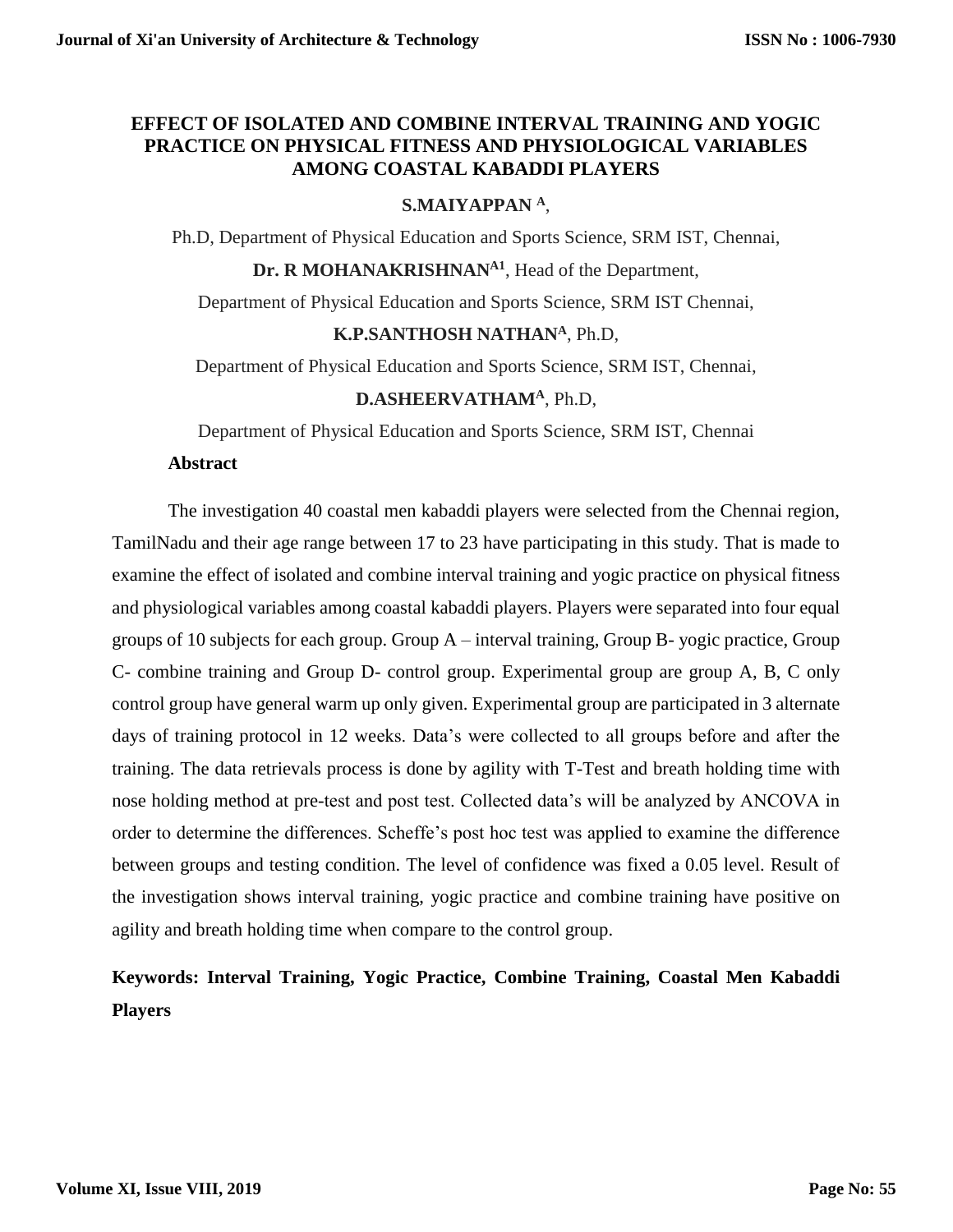#### **Introduction**

Sports are one of the striking features of twentieth century life, as evidenced by the variety and popularity of sporting events in the most diverse parts of the world. The Kabaddi is ancient and essentially of Indian origin. Kabaddi is basically an outdoor team game played in the tropical countries of Asia. The excitement and thrill provided by the game has made it very popular and Kabaddi. The game demands agility, muscular co-ordination, breath holding capacity, quick responses and a great deal of presence of mind.

The natural activities of catching, pulling, pushing, throwing, running, jumping instinctively to human beings are called into play in the game of Kabaddi. Kabaddi was probably invented to develop defensive responses by an individual against group attacks and a group's responses to an individual attack.

Interval training is perhaps the most method for improving endurance of Various types. Interval training is a method of training where you increase and decrease the intensity of your workout between aerobic and anaerobic training. Interval training is a type of discontinuous physical training that involves a series of low- to high-intensity exercise workouts interspersed with rest or relief periods. Interval training organization of any cardiovascular workout cycling, running, rowing and is prominent in many sports increase and decrease the intensity of workout between aerobic and anaerobic training.

Interval training method that in based on the contractions of the body's muscles. Athletes improve their endurance ability, upper body strength, speed and agility. The body to reach its maximum endurance in the smallest amount of time possible. The maximum gains towards their endurances, acceleration, power, strength and agility

Yoga is an ancient art based on a harmonizing system of development for the body mind and spirit. It is an art and takes into purview the mind, the body and the soul of the man in its aim of reaching Divinity. The continued practice of yoga will lead to a sense of peace and wellbeing the practice of yoga makes the body strong and flexible. Yoga is the means to control body and mind and has gained world-wide popularity.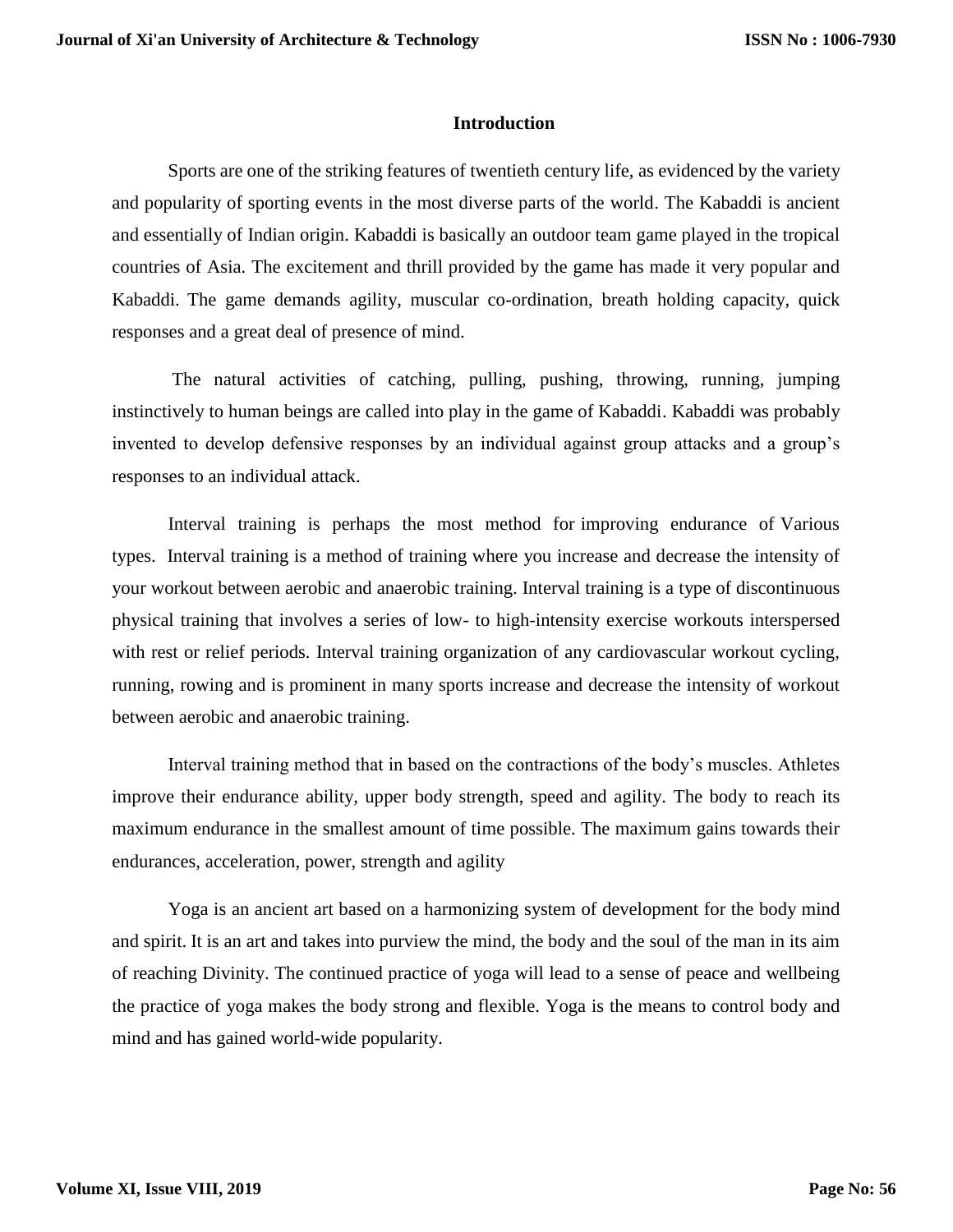Yoga has become an essential part of the curriculum of sports and in almost every walk of life. Kabaddi has also been related to Yoga Pranayama of Yoga taking a deep breath and withholding it plays a major role in Kabaddi. Kabaddi while with-holding breath by the raider during the entire duration of his attack. Controlling breath as in Yoga together with physical activity as in any other sport. The game combines Yoga with vigorous physical activity.

## **Proclamation of the study**

The purpose of the study was effect of isolated and combine interval training and yogic practice on physical fitness and physiological variables among coastal kabaddi players

## **Methodology**

To achieve the purpose of present study 40 coastal men kabaddi players from Chennai region, TamilNadu at the age of 17 to 23 years. The subject was divided into four equal groups. The investigator selected the following variables for the present investigation.

Table-I

| Sn.No | Variables           | Test Items | <b>Jnits</b> |
|-------|---------------------|------------|--------------|
|       | agility             | T-Test     | Seconds      |
| ـ.    | Breath holding time |            | seconds      |

True randomized experimental group design has been employed with four groups, namely interval training, yogic practice, combine interval and yogic practice and control group with 10 subjects of each group. Group A- as interval training, Group B- as yogic practice, Group Ccombine interval and yogic practice and Group D- as control group. Group A, B, C participated their respective treatment for a period of twelve weeks and general training were given to the control group. The training should be given at morning time with proper warming up exercise for 3 times a week (Monday, Wednesday and Friday) of twelve weeks. The data should be collected before and after the training protocol. The four groups were statistically analyzed by using analysis of covariance (ANCOVA).In case of significance, sheffie's post hoc tests were calculated to detect differences between groups. All analyses were executed IBM- SPSS 22.0 software was used the confidence level maintained at 0.05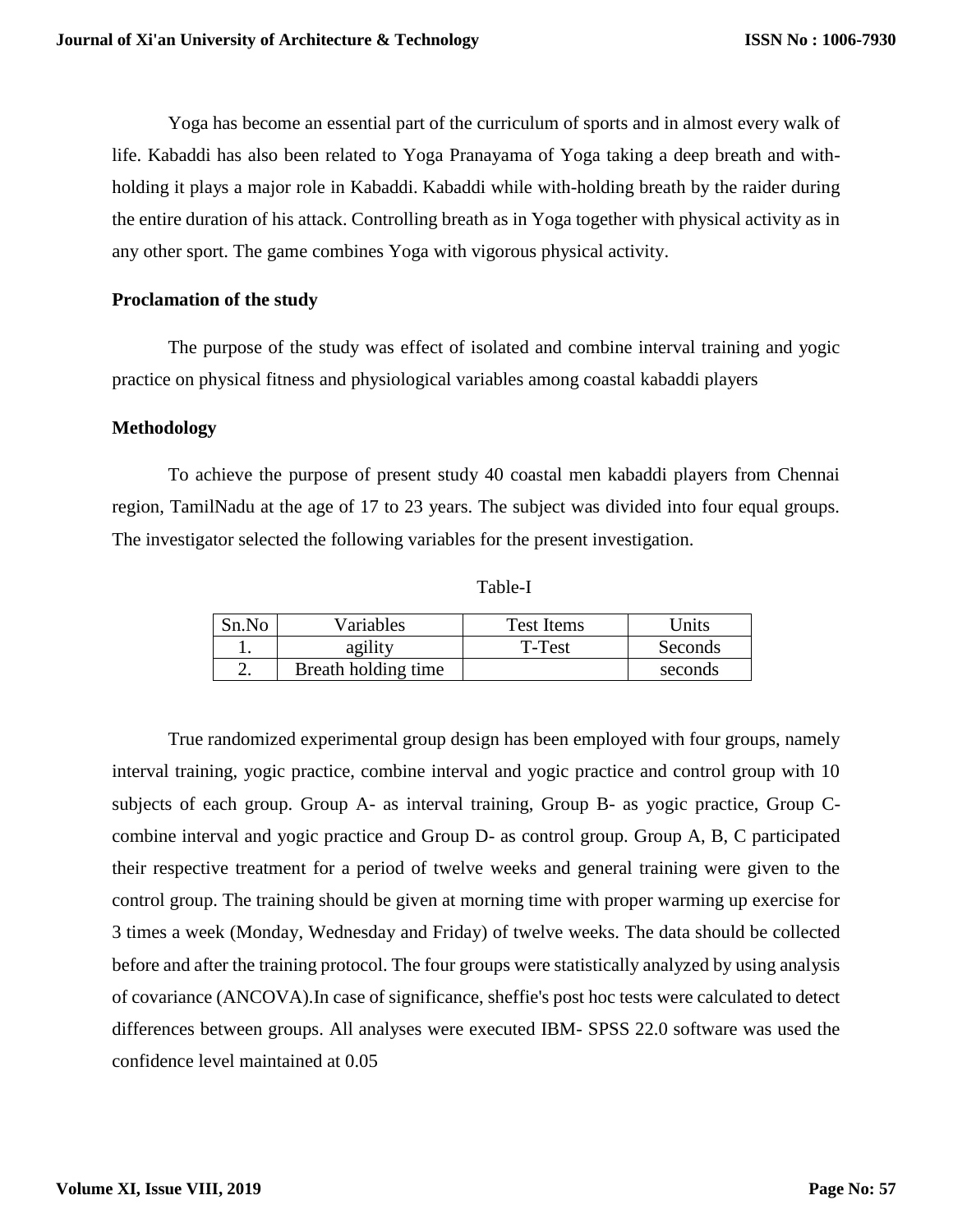| Test   | Interval | Yogic      | Combine | Control | Sum of | df | Mean   | F ratio |
|--------|----------|------------|---------|---------|--------|----|--------|---------|
|        | group A  | practice B | group C | group D | square |    | square |         |
| Pre    |          |            |         |         | .052   | 3  | .017   |         |
| test   | 15.47    | 15.46      | 15.40   | 15.39   |        |    |        | .097    |
|        |          |            |         |         | 6.44   | 36 | .179   |         |
| Post   |          |            |         |         | 8.02   | 3  | 2.67   |         |
| test   | 14.54    | 14.45      | 14.26   | 15.42   |        |    |        | 13.92*  |
|        |          |            |         |         | 6.91   | 36 | .192   |         |
| Adjust |          |            |         |         | 8.54   | 3  | 2.84   |         |
| post   | 14.50    | 14.42      | 14.28   | 15.45   |        |    |        | 48.65*  |
| test   |          |            |         |         | 2.04   | 35 | .059   |         |
|        |          |            |         |         |        |    |        |         |

**Analysis of covariance of pre-test post- test and adjust post-test on agility among interval training group, yogic practice group, combine group and control group**

The value of agility pre-test for interval training, yogic practice, combine training and control group was 15.47, 15.46, 15.40 and 15.39 respectively and the f ratio value .097 was found to be lower than the table value 2.84 was significantly lesser than the table value 2.84 df 3 and 36 significance at the level of confidence 0.05. The obtained agility post-test for interval training, yogic practice, combine training and control group was 14.54, 14.45, 14.26 and 15.42 respectively and the f ratio value **13.92\*** was found to be greater than the table value 2.84 was significantly greater than the table value 2.84 df 3 and 36 significance at the level of confidence 0.05.

The obtained agility adjust post-test for interval training, yogic practice, combine training and control group was 14.50, 14.42, 14.28 and 15.45 respectively and the f ratio value **48.65\*** was found to be greater than the table value 2.84 was significantly greater than the table value 2.84 df 3 and 36 significance at the level of confidence 0.05.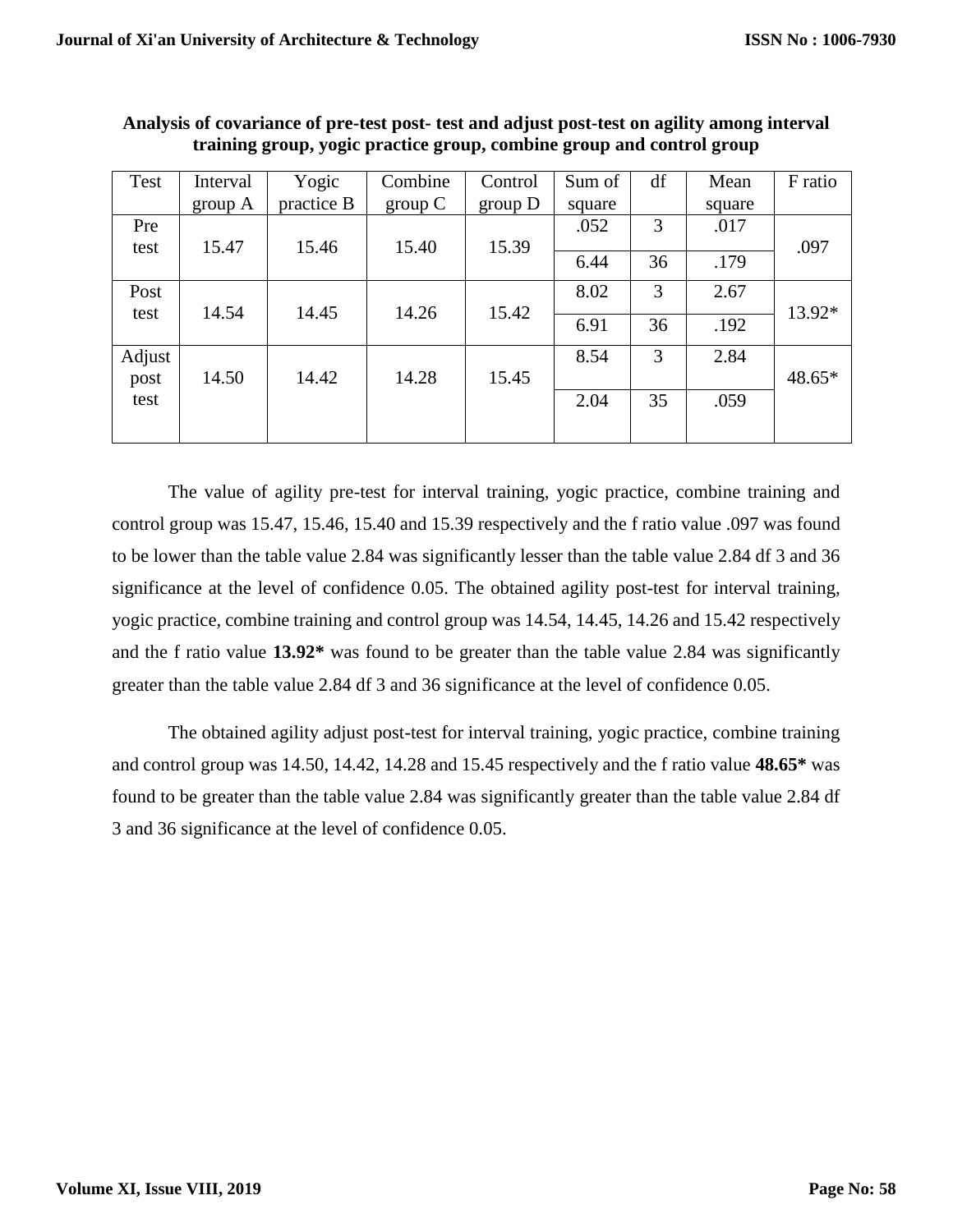| Interval | Yogic    | Combine  | Control | Mean value | C.I value |
|----------|----------|----------|---------|------------|-----------|
| training | practice | training | group D |            |           |
| group A  | group B  | group c  |         |            |           |
| 14.50    | 14.42    |          |         | 0.08       |           |
| 14.50    | --       | 14.28    |         | 0.22       |           |
| 14.50    |          |          | 15.45   | 0.95       |           |
|          | 14.42    | 14.28    |         | 0.14       | 0.35      |
|          | 14.42    |          | 15.45   | 1.03       |           |
|          | --       | 14.28    | 15.45   | 1.17       |           |

**Sheffe's post hoc test on agility among interval training group, yogic practice group, combine group and control group**

The mean difference among four groups in agility during the adjust post-test session according the difference in interval training and yogic practice groups was 0.08, interval raining and combine training was 0.22, interval training and control group was 0.95, yogic practice and combine training was 0.14, yogic practice and control group 1.03, combine training and control group 1.17 both having significance at 0.05 confidence level. The agility is greater than the confidence interval value 0.35 which shows significant difference in interval training and control group, yogic practice and control group, combine training and control group at 0.05 level of confidence.

| among mterval trammig group, yogic practice group, combine group and control group |          |            |         |         |        |    |        |         |
|------------------------------------------------------------------------------------|----------|------------|---------|---------|--------|----|--------|---------|
| Test                                                                               | Interval | Yogic      | Combine | Control | Sum of | Df | Mean   | F ratio |
|                                                                                    | group A  | practice B | group C | group D | square |    | square |         |
| Pre                                                                                |          |            |         |         | .500   | 3  | .167   |         |
| test                                                                               | 26.80    | 26.70      | 26.50   | 26.60   | 118.6  | 36 | 3.29   | .051    |
| Post                                                                               |          |            |         |         | 75.67  | 3  | 25.22  |         |
| test                                                                               | 29.20    | 29.50      | 30.70   | 26.90   | 125.1  | 36 | 3.47   | $7.25*$ |
| Adjust                                                                             |          |            |         |         | 77.87  | 3  | 25.95  |         |
| post<br>test                                                                       | 29.06    | 29.45      | 30.84   | 26.94   | 21.21  | 35 | .606   | 42.82*  |
|                                                                                    |          |            |         |         |        |    |        |         |

**Analysis of covariance of pre-test post- test and adjust post-test on breath holding time among interval training group, yogic practice group, combine group and control group**

The value of breath holding time pre-test for interval training, yogic practice, combine training and control group was 26.80, 26.70, 26.50 and 26.60 respectively and the f ratio value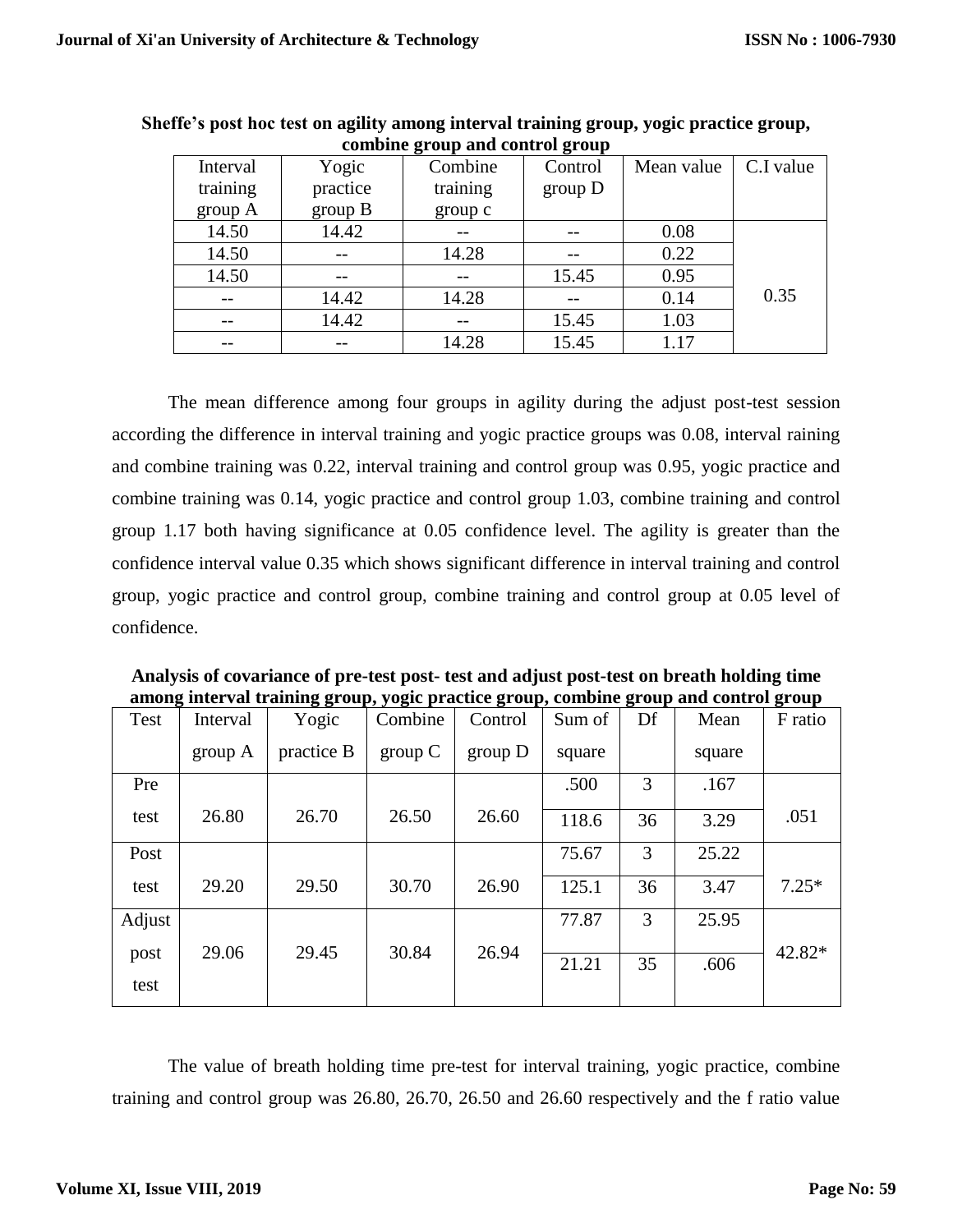.051 was found to be lower than the table value 2.84 was significantly lesser than the table value 2.84 df 3 and 36 significance at the level of confidence 0.05. The obtained breath holding time post-test for interval training, yogic practice, combine training and control group was 29.20, 29.50, 30.70 and 26.90 respectively and the f ratio value 7.25\* was found to be greater than the table value 2.84 was significantly greater than the table value 2.84 df 3 and 36 significance at the level of confidence 0.05.

The obtained breath holding time adjust post-test for interval training, yogic practice, combine training and control group was 29.06, 29.45, 30.84 and 26.94 45 respectively and the f ratio value 42.82\* was found to be greater than the table value 2.84 was significantly greater than the table value 2.84 df 3 and 36 significance at the level of confidence 0.05.

| company group and control group |          |          |         |            |           |  |  |
|---------------------------------|----------|----------|---------|------------|-----------|--|--|
| Interval                        | Yogic    | Combine  | Control | Mean value | C.I value |  |  |
| training                        | practice | training | group D |            |           |  |  |
| group A                         | group B  | group c  |         |            |           |  |  |
| 29.06                           | 29.45    |          |         | 0.39       |           |  |  |
| 29.06                           |          | 30.84    |         | 1.78       |           |  |  |
| 29.06                           |          |          | 26.94   | 2.12       |           |  |  |
|                                 | 29.45    | 30.84    |         | 1.39       | 0.34      |  |  |
| --                              | 29.45    |          | 26.94   | 2.51       |           |  |  |
|                                 |          | 30.84    | 26.94   | 3.90       |           |  |  |

**Sheffe's post hoc test on agility among interval training group, yogic practice group, combine group and control group**

The mean difference among four groups in agility during the adjust post-test session according the difference in interval training and yogic practice groups was 0.39, interval raining and combine training was 1.78, interval training and control group was 2.12, yogic practice and combine training was 1.39, yogic practice and control group 2.51, combine training and control group 3.90 both having significance at 0.05 confidence level. The agility is greater than the confidence interval value 0.34 29 which shows significant difference at 0.05 level of confidence.

#### **Conclusion**

Based on the result of study the conclusion was drawn. The result of the study was significant improvement in the experimental groups on compare to the control group after the completion effect of isolate and combine interval training and yogic practice on agility and breath holding time among coastal men kabaddi players. The combine training shows better performance